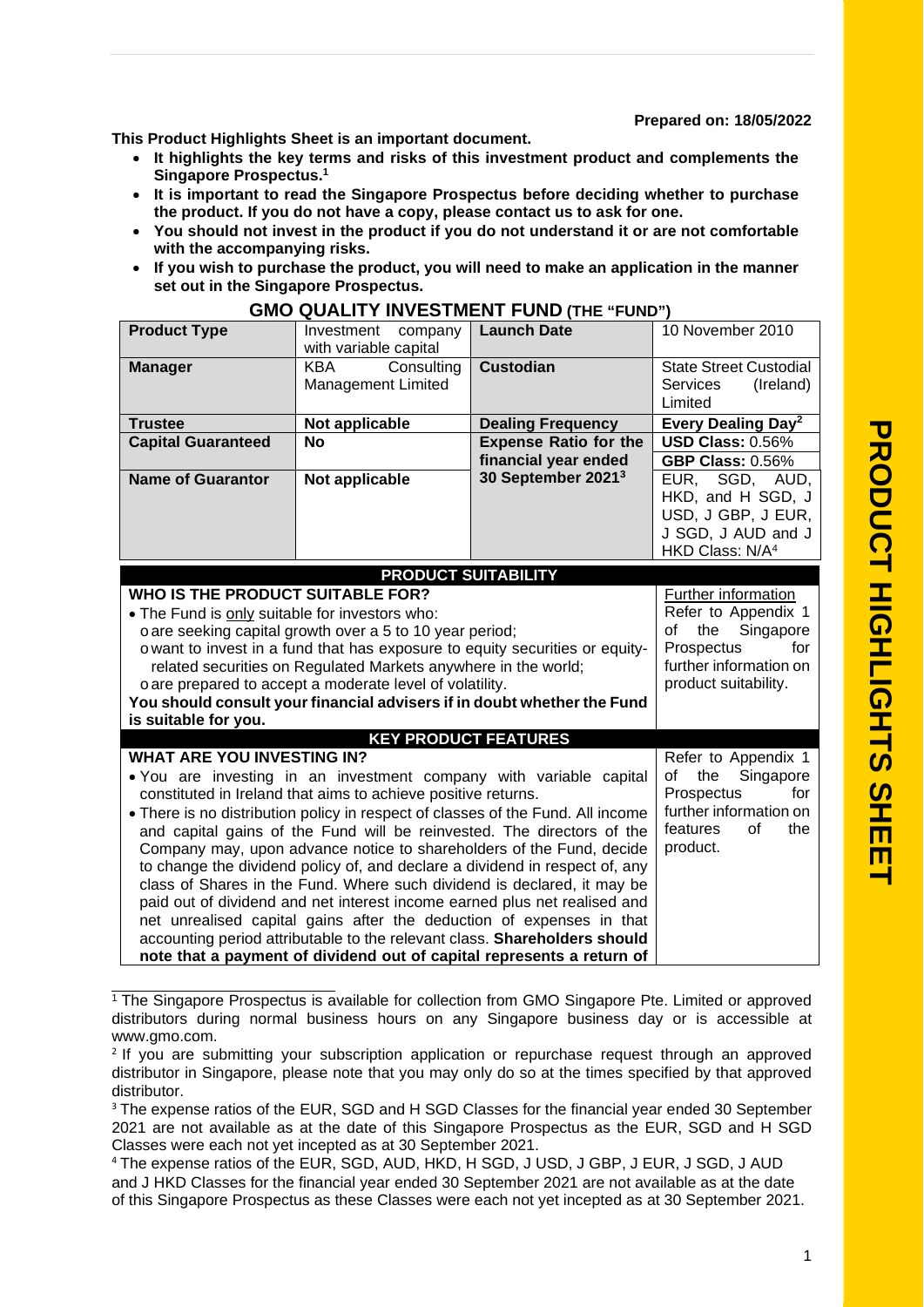| the amount invested and a reduction of the portion of net assets<br>allocated to the Fund or a class.                                                                                                                                                                                                                                                                                                                                                                                                                                                                                                                                                                                                                                                                                                                                                                                                                                                                                                                                                                                                                              |                                                                                                                                                                                                                                                                                                           |
|------------------------------------------------------------------------------------------------------------------------------------------------------------------------------------------------------------------------------------------------------------------------------------------------------------------------------------------------------------------------------------------------------------------------------------------------------------------------------------------------------------------------------------------------------------------------------------------------------------------------------------------------------------------------------------------------------------------------------------------------------------------------------------------------------------------------------------------------------------------------------------------------------------------------------------------------------------------------------------------------------------------------------------------------------------------------------------------------------------------------------------|-----------------------------------------------------------------------------------------------------------------------------------------------------------------------------------------------------------------------------------------------------------------------------------------------------------|
| <b>Investment Strategy</b>                                                                                                                                                                                                                                                                                                                                                                                                                                                                                                                                                                                                                                                                                                                                                                                                                                                                                                                                                                                                                                                                                                         |                                                                                                                                                                                                                                                                                                           |
| • The Fund seeks total return by investing in equities and equity-related<br>securities the Investment Manager believes to be of high quality. A high<br>quality company is generally one that the Investment Manager believes has<br>an established business that will deliver a high level of return on past<br>investments and that will utilise cash flows in the future by making<br>investments with potential for high levels of return on capital or by returning<br>cash to shareholders through dividends, share buybacks, or other<br>mechanisms. The Fund may make security investments in companies the<br>stocks of which are listed or traded on Regulated Markets anywhere in the<br>world.<br>• The Fund may only use financial derivative instruments for purposes of                                                                                                                                                                                                                                                                                                                                            | Refer to Appendix 1<br>Singapore<br>of<br>the<br>for<br>Prospectus<br>further information on<br>the<br>investment<br>0f<br>the<br>strategy<br>product.                                                                                                                                                    |
| efficient portfolio management.                                                                                                                                                                                                                                                                                                                                                                                                                                                                                                                                                                                                                                                                                                                                                                                                                                                                                                                                                                                                                                                                                                    |                                                                                                                                                                                                                                                                                                           |
| <b>Parties Involved</b>                                                                                                                                                                                                                                                                                                                                                                                                                                                                                                                                                                                                                                                                                                                                                                                                                                                                                                                                                                                                                                                                                                            |                                                                                                                                                                                                                                                                                                           |
| <b>WHO ARE YOU INVESTING WITH?</b><br>. The Fund is a sub-fund of the Irish constituted GMO Funds plc (the<br>"Company").<br>• The Manager of the Fund is KBA Consulting Management Limited.<br>• The Investment Manager of the Fund is Grantham, Mayo, Van Otterloo &<br>Co. LLC.<br>. The Depositary of the Fund is State Street Custodial Services (Ireland)<br>Limited.                                                                                                                                                                                                                                                                                                                                                                                                                                                                                                                                                                                                                                                                                                                                                        | Refer<br>the<br>to<br>"Administration of the<br>Company",<br>"Depositary"<br>and<br>"Other<br>Material<br>Information" sections<br>Singapore<br>of<br>the<br>Prospectus<br>for<br>further information on<br>role<br>and<br>the<br>responsibilities<br>οf<br>these entities<br>and<br>what happens if they |
|                                                                                                                                                                                                                                                                                                                                                                                                                                                                                                                                                                                                                                                                                                                                                                                                                                                                                                                                                                                                                                                                                                                                    | become insolvent.                                                                                                                                                                                                                                                                                         |
|                                                                                                                                                                                                                                                                                                                                                                                                                                                                                                                                                                                                                                                                                                                                                                                                                                                                                                                                                                                                                                                                                                                                    |                                                                                                                                                                                                                                                                                                           |
| <b>KEY RISKS</b>                                                                                                                                                                                                                                                                                                                                                                                                                                                                                                                                                                                                                                                                                                                                                                                                                                                                                                                                                                                                                                                                                                                   |                                                                                                                                                                                                                                                                                                           |
| WHAT ARE THE KEY RISKS OF THIS INVESTMENT?<br>The value of the Fund and its dividends (if any) may rise or fall. You<br>may lose all of your initial principal investment. These risk factors<br>may cause you to lose some or all of your investment and your<br>principal may be at risk:                                                                                                                                                                                                                                                                                                                                                                                                                                                                                                                                                                                                                                                                                                                                                                                                                                        | Refer to the "Risks"<br>section<br>0f<br>the<br>Singapore<br>Prospectus<br>for<br>further information on<br>risks of the product.                                                                                                                                                                         |
| <b>Market and Credit Risks</b>                                                                                                                                                                                                                                                                                                                                                                                                                                                                                                                                                                                                                                                                                                                                                                                                                                                                                                                                                                                                                                                                                                     |                                                                                                                                                                                                                                                                                                           |
| • Market disruption and geopolitical risk - The Fund is subject to the risk<br>that geopolitical and other events (e.g., wars and terrorism) will disrupt<br>securities markets and adversely affect global economies and markets,<br>thereby reducing the value of the Fund's investments.<br>• Equities risk – As the Fund invests in equities, it runs the risk that the<br>market price of an equity will decline. That decline may be attributable to<br>factors affecting the issuer, a particular industry, or from general market<br>conditions not specifically related to a company or industry.<br>• Currency risk – Currency risk is the risk that fluctuations in exchange rates<br>will adversely affect the market value of the Fund's investments. Currency<br>risk includes the risk that the currencies in which a Fund's investments are<br>traded, in which the Fund receives income, or in which the Fund has taken<br>a position, will decline in value or the risk that the currency to which the<br>Fund has obtained exposure through hedging declines in value relative to<br>the currency being hedged. |                                                                                                                                                                                                                                                                                                           |
| <b>Liquidity Risks</b><br>• The Fund is not listed in Singapore and you can repurchase your                                                                                                                                                                                                                                                                                                                                                                                                                                                                                                                                                                                                                                                                                                                                                                                                                                                                                                                                                                                                                                        |                                                                                                                                                                                                                                                                                                           |

**T**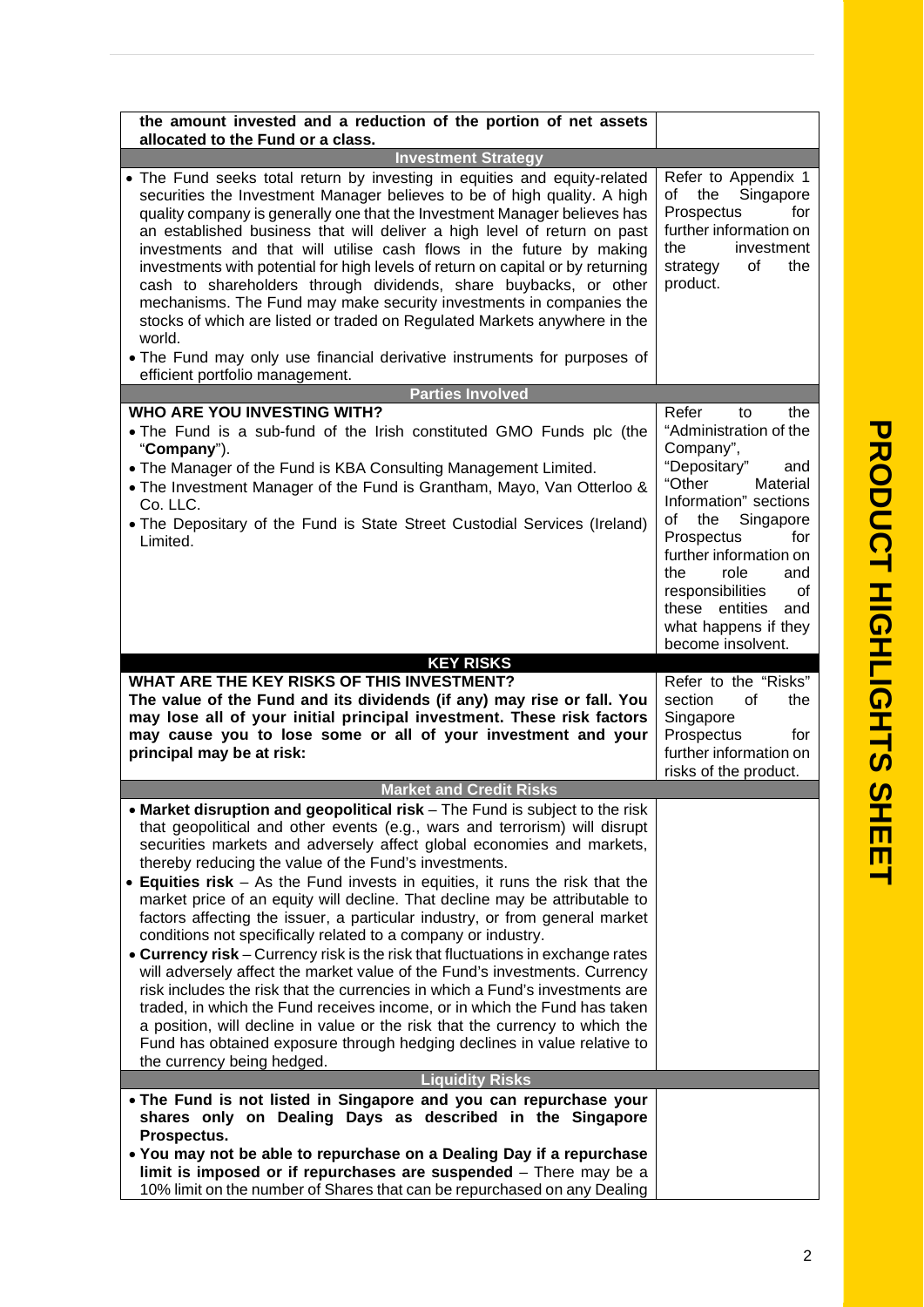| Day and the Manager may temporarily suspend repurchases during certain        |                                                                                                                                                          |                                                                                                                                                        |                                             |  |  |  |
|-------------------------------------------------------------------------------|----------------------------------------------------------------------------------------------------------------------------------------------------------|--------------------------------------------------------------------------------------------------------------------------------------------------------|---------------------------------------------|--|--|--|
| circumstances.                                                                |                                                                                                                                                          |                                                                                                                                                        |                                             |  |  |  |
| . You are exposed to the liquidity risk of the Fund's investments - Low       |                                                                                                                                                          |                                                                                                                                                        |                                             |  |  |  |
|                                                                               | trading volume, lack of a market maker, large position size, or legal                                                                                    |                                                                                                                                                        |                                             |  |  |  |
|                                                                               |                                                                                                                                                          | restrictions may limit or prevent the Fund from selling particular securities                                                                          |                                             |  |  |  |
| or closing derivative positions at desirable prices.                          |                                                                                                                                                          |                                                                                                                                                        |                                             |  |  |  |
|                                                                               |                                                                                                                                                          | <b>Product-Specific Risks</b>                                                                                                                          |                                             |  |  |  |
| <b>Derivatives and short sales risk - The use of derivatives involves the</b> |                                                                                                                                                          |                                                                                                                                                        |                                             |  |  |  |
| risk that their value may not change as expected relative to changes in       |                                                                                                                                                          |                                                                                                                                                        |                                             |  |  |  |
| the value of the underlying assets, pools of assets, rates, currencies or     |                                                                                                                                                          |                                                                                                                                                        |                                             |  |  |  |
| indices. The Fund may create short investment exposure by taking a            |                                                                                                                                                          |                                                                                                                                                        |                                             |  |  |  |
| derivative position in which the value of the derivative moves in the         |                                                                                                                                                          |                                                                                                                                                        |                                             |  |  |  |
|                                                                               | opposite direction from the price of an underlying asset, pool of assets,<br>rate, currency or index. The risks of loss associated with derivatives that |                                                                                                                                                        |                                             |  |  |  |
| provide short investment exposure and short sales of securities are           |                                                                                                                                                          |                                                                                                                                                        |                                             |  |  |  |
| theoretically unlimited.                                                      |                                                                                                                                                          |                                                                                                                                                        |                                             |  |  |  |
|                                                                               |                                                                                                                                                          | Leveraging risk - The use of derivatives and securities lending creates                                                                                |                                             |  |  |  |
| leverage. Leverage increases the Fund's losses when the value of its          |                                                                                                                                                          |                                                                                                                                                        |                                             |  |  |  |
| investments (including derivatives) declines. In addition, the Fund's         |                                                                                                                                                          |                                                                                                                                                        |                                             |  |  |  |
| portfolio will be leveraged if it exercises its right to delay payment on a   |                                                                                                                                                          |                                                                                                                                                        |                                             |  |  |  |
| redemption, and losses will result if the value of the Fund's assets          |                                                                                                                                                          |                                                                                                                                                        |                                             |  |  |  |
| declines between the time a redemption request is deemed to be                |                                                                                                                                                          |                                                                                                                                                        |                                             |  |  |  |
| received by the Fund and the time the Fund liquidates assets to meet          |                                                                                                                                                          |                                                                                                                                                        |                                             |  |  |  |
| that request.                                                                 |                                                                                                                                                          |                                                                                                                                                        |                                             |  |  |  |
| Focused investment risk - Investments focused in asset classes,               |                                                                                                                                                          |                                                                                                                                                        |                                             |  |  |  |
|                                                                               |                                                                                                                                                          | countries, regions, sectors, industries, currencies or issuers (or in sectors                                                                          |                                             |  |  |  |
|                                                                               |                                                                                                                                                          | within a country or region) that are subject to the same or similar risk                                                                               |                                             |  |  |  |
|                                                                               |                                                                                                                                                          | factors and investments whose prices are closely correlated are subject<br>to greater overall risk than investments that are more diversified or whose |                                             |  |  |  |
| prices are not as closely correlated.                                         |                                                                                                                                                          |                                                                                                                                                        |                                             |  |  |  |
| Smaller company risk - Smaller companies may have limited product             |                                                                                                                                                          |                                                                                                                                                        |                                             |  |  |  |
| lines, markets, or financial resources, lack the competitive strength of      |                                                                                                                                                          |                                                                                                                                                        |                                             |  |  |  |
| larger companies, have inexperienced managers or depend on a few key          |                                                                                                                                                          |                                                                                                                                                        |                                             |  |  |  |
| employees. The securities of companies with smaller market                    |                                                                                                                                                          |                                                                                                                                                        |                                             |  |  |  |
| capitalizations often are less widely held and trade less frequently and in   |                                                                                                                                                          |                                                                                                                                                        |                                             |  |  |  |
|                                                                               |                                                                                                                                                          | lesser quantities, and their market prices often fluctuate more, than the                                                                              |                                             |  |  |  |
|                                                                               | securities of companies with larger market capitalizations.                                                                                              |                                                                                                                                                        |                                             |  |  |  |
|                                                                               |                                                                                                                                                          | <b>FFFS AND CHARGES</b>                                                                                                                                |                                             |  |  |  |
| Payable directly by you                                                       |                                                                                                                                                          |                                                                                                                                                        | Refer to Appendix 1                         |  |  |  |
|                                                                               |                                                                                                                                                          | . You will need to pay the following fees and charges as a percentage of                                                                               | Singapore<br>of<br>the                      |  |  |  |
| your gross investment sum:                                                    |                                                                                                                                                          |                                                                                                                                                        | Prospectus<br>for                           |  |  |  |
| <b>Subscription Charge</b>                                                    | Nil<br>$\bullet$                                                                                                                                         |                                                                                                                                                        | further information on<br>fees and charges. |  |  |  |
| <b>Repurchase Fee</b>                                                         | Nil<br>$\bullet$                                                                                                                                         |                                                                                                                                                        |                                             |  |  |  |
| <b>Switching Charge</b>                                                       |                                                                                                                                                          | • Up to 2% of the net asset value of the Shares                                                                                                        |                                             |  |  |  |
|                                                                               |                                                                                                                                                          | to be exchanged <sup>4</sup>                                                                                                                           |                                             |  |  |  |
|                                                                               |                                                                                                                                                          | Distributors may (depending on the specific nature of services provided)                                                                               |                                             |  |  |  |
| relevant distributor.                                                         |                                                                                                                                                          | impose other fees and charges not disclosed above. Please check with the                                                                               |                                             |  |  |  |
| Payable by the Fund from invested proceeds                                    |                                                                                                                                                          |                                                                                                                                                        |                                             |  |  |  |
|                                                                               | . The Fund will pay the following fees and charges to the Investment                                                                                     |                                                                                                                                                        |                                             |  |  |  |
| Manager, the Manager, the Depositary and other parties:                       |                                                                                                                                                          |                                                                                                                                                        |                                             |  |  |  |
| <b>Investment Manager's Fee</b>                                               |                                                                                                                                                          | Classes USD, GBP, EUR, SGD, AUD,                                                                                                                       |                                             |  |  |  |
| (a) Retained                                                                  | by                                                                                                                                                       | <b>HKD and H SGD</b>                                                                                                                                   |                                             |  |  |  |
| <b>Investment Manager</b>                                                     |                                                                                                                                                          | • Currently 0.48% per annum; Maximum                                                                                                                   |                                             |  |  |  |
| (b) Paid<br>by<br>Investment                                                  |                                                                                                                                                          | 0.60% per annum                                                                                                                                        |                                             |  |  |  |
| <b>Manager</b><br>to                                                          |                                                                                                                                                          | (a) 100% <sup>5</sup> of Investment Manager's                                                                                                          |                                             |  |  |  |
| distributors                                                                  | (trailer                                                                                                                                                 | Fee                                                                                                                                                    |                                             |  |  |  |
| fee)                                                                          |                                                                                                                                                          | (b) 0% <sup>5</sup> of Investment Manager's Fee                                                                                                        |                                             |  |  |  |

<sup>5</sup> The range may change from time to time without prior notice. Your distributor is required to disclose to you the amount of trailer fee it receives from the Investment Manager.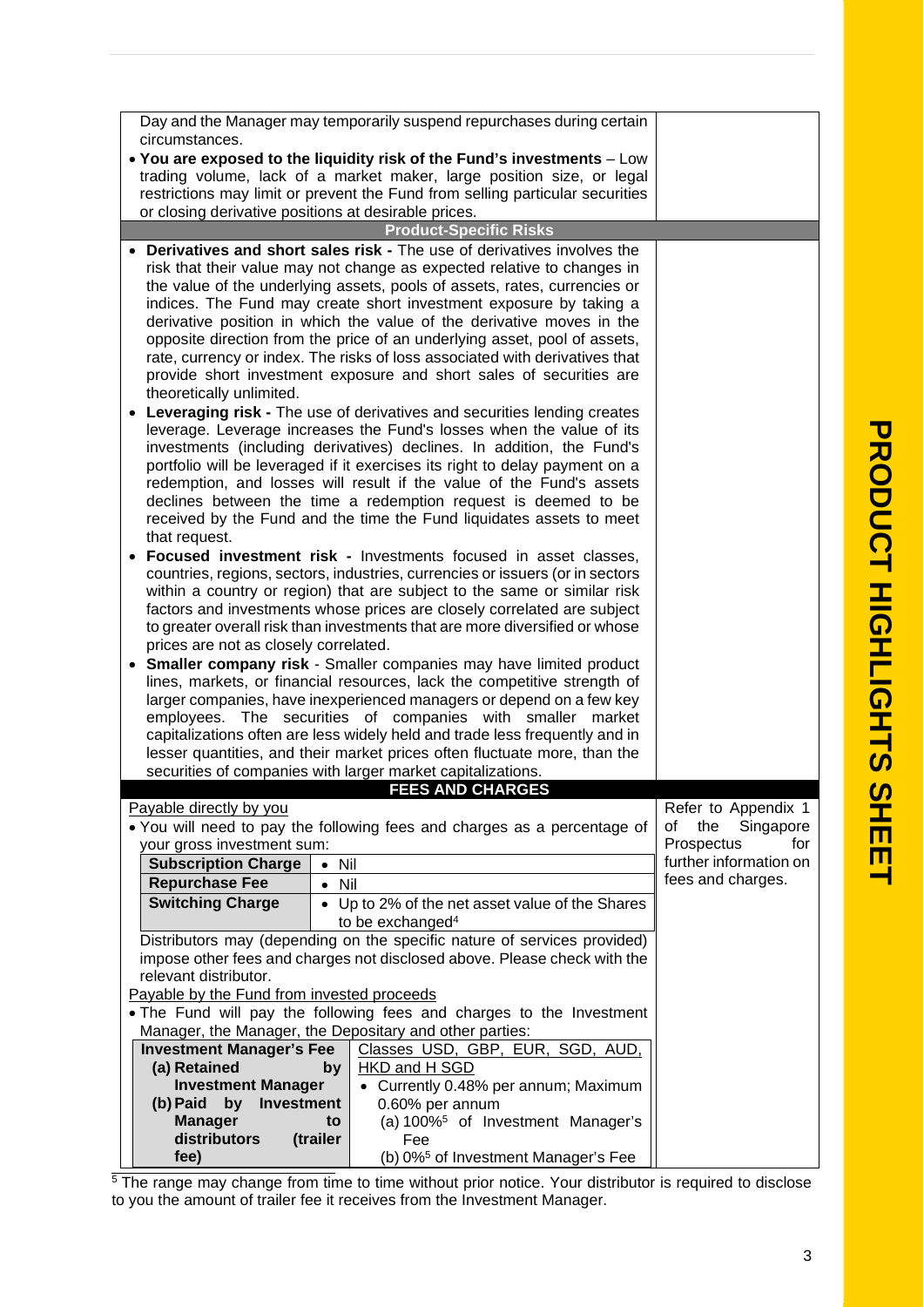|                                                                                                      | Classes J USD, J GBP, J EUR, J SGD, J<br>AUD and J HKD                                                                                                                                  |                                         |
|------------------------------------------------------------------------------------------------------|-----------------------------------------------------------------------------------------------------------------------------------------------------------------------------------------|-----------------------------------------|
|                                                                                                      | Currently 1.00% per annum;<br>$\bullet$                                                                                                                                                 |                                         |
|                                                                                                      | Maximum 1.00% per annum                                                                                                                                                                 |                                         |
|                                                                                                      | (a) 50% <sup>5</sup> of Investment Manager's Fee                                                                                                                                        |                                         |
|                                                                                                      | (b) 50% <sup>5</sup> of Investment Manager's Fee                                                                                                                                        |                                         |
| <b>Management Fee</b>                                                                                | Up to 0.01% per annum**                                                                                                                                                                 |                                         |
| Annual Administrator and                                                                             | $\bullet$ 0.08%                                                                                                                                                                         |                                         |
| <b>Depositary Fee</b>                                                                                |                                                                                                                                                                                         |                                         |
| Other substantial fee or<br>charge*                                                                  | $\bullet$ N/A                                                                                                                                                                           |                                         |
|                                                                                                      | *Based on the Fund's audited accounts over the financial year ended 30                                                                                                                  |                                         |
| September 2021.                                                                                      |                                                                                                                                                                                         |                                         |
| **subject to an annual minimum fee of €75,000 per annum. The                                         |                                                                                                                                                                                         |                                         |
| Management Fee shall accrue on each Dealing Day and is payable                                       |                                                                                                                                                                                         |                                         |
| the Manager.                                                                                         | monthly in arrears. The Management Fee may be waived or reduced by                                                                                                                      |                                         |
|                                                                                                      | <b>VALUATIONS AND EXITING FROM THIS INVESTMENT</b>                                                                                                                                      |                                         |
| <b>HOW OFTEN ARE VALUATIONS AVAILABLE?</b>                                                           |                                                                                                                                                                                         | Refer<br>the<br>to                      |
| The Net Asset Value per Share of the relevant classes of Shares of the Fund                          | "Redemption<br>0f                                                                                                                                                                       |                                         |
| are normally published 1 Business Day after the relevant Dealing Day on the                          | Shares"<br>and                                                                                                                                                                          |                                         |
| website www.gmo.com and is available in the "Offshore Funds" section of                              | "Obtaining Prices of                                                                                                                                                                    |                                         |
| the Bloomberg price and market information service.                                                  | HOW CAN YOU EXIT FROM THIS INVESTMENT AND WHAT ARE THE                                                                                                                                  | Shares" sections of<br>the<br>Singapore |
| <b>RISKS AND COSTS IN DOING SO?</b>                                                                  |                                                                                                                                                                                         | Prospectus<br>for                       |
|                                                                                                      | • You can exit the Fund at any time by submitting a duly signed written                                                                                                                 | further information on                  |
| instruction or a completed repurchase form to the relevant approved                                  | valuation and exiting                                                                                                                                                                   |                                         |
| distributor.                                                                                         | from the product.                                                                                                                                                                       |                                         |
| • Partial repurchases are subject to the minimum holding and the minimum<br>repurchase requirements. |                                                                                                                                                                                         |                                         |
|                                                                                                      | . The Company will normally pay the repurchase proceeds by the third                                                                                                                    |                                         |
|                                                                                                      | Business Day following the first Dealing Day after the acceptance of your                                                                                                               |                                         |
|                                                                                                      | repurchase request and other relevant documentation. The maximum time                                                                                                                   |                                         |
|                                                                                                      | period between the deadline for receipt of a properly documented                                                                                                                        |                                         |
|                                                                                                      | repurchase request and the payment of repurchase proceeds will be 10                                                                                                                    |                                         |
|                                                                                                      | Business Days. Please contact your distributor on when you will receive your                                                                                                            |                                         |
| repurchase proceeds.                                                                                 | • Shares shall be repurchased at the applicable net asset value per Share                                                                                                               |                                         |
|                                                                                                      | applicable on the Dealing Day on which the repurchase request is effective,                                                                                                             |                                         |
|                                                                                                      | subject to any applicable dilution adjustment. Your repurchase proceeds                                                                                                                 |                                         |
|                                                                                                      | will be the number of Shares to be repurchased multiplied by the notional                                                                                                               |                                         |
|                                                                                                      | net asset value per Share, less any charges (there is currently no                                                                                                                      |                                         |
|                                                                                                      | repurchase fee imposed and assuming there is no anti-dilution adjustment).<br>be $X$ Notional net asset =                                                                               |                                         |
| <b>Shares</b><br>to<br>repurchased                                                                   | Gross<br>repurchase<br>value per Share<br>proceeds                                                                                                                                      |                                         |
| \$10.00<br>1,000<br>X.                                                                               | \$10,000.00<br>$=$                                                                                                                                                                      |                                         |
| Notional<br>Gross repurchase -                                                                       | Repurchase<br>$=$                                                                                                                                                                       |                                         |
| proceeds                                                                                             | repurchase fee<br>proceeds payable                                                                                                                                                      |                                         |
| \$10,000.00<br>\$Nil                                                                                 | \$10,000.00<br>$=$                                                                                                                                                                      |                                         |
|                                                                                                      | <b>CONTACT INFORMATION</b>                                                                                                                                                              |                                         |
| <b>HOW DO YOU CONTACT US?</b>                                                                        |                                                                                                                                                                                         |                                         |
|                                                                                                      | For enquiries, please contact the Singapore Representative, GMO Singapore Pte. Limited at<br>1 Raffles Place #53-00, One Raffles Place Tower 1, Singapore 048616 or by telephone at +65 |                                         |

**P R O D**

1 Raffles Place #53-00, One Raffles Place Tower 1, Singapore 048616 or by telephone at +65 3163 2200, fax at +65 3163 2249, by accessing the website **www.gmo.com**, or by email at SingaporeCRM@gmo.com.